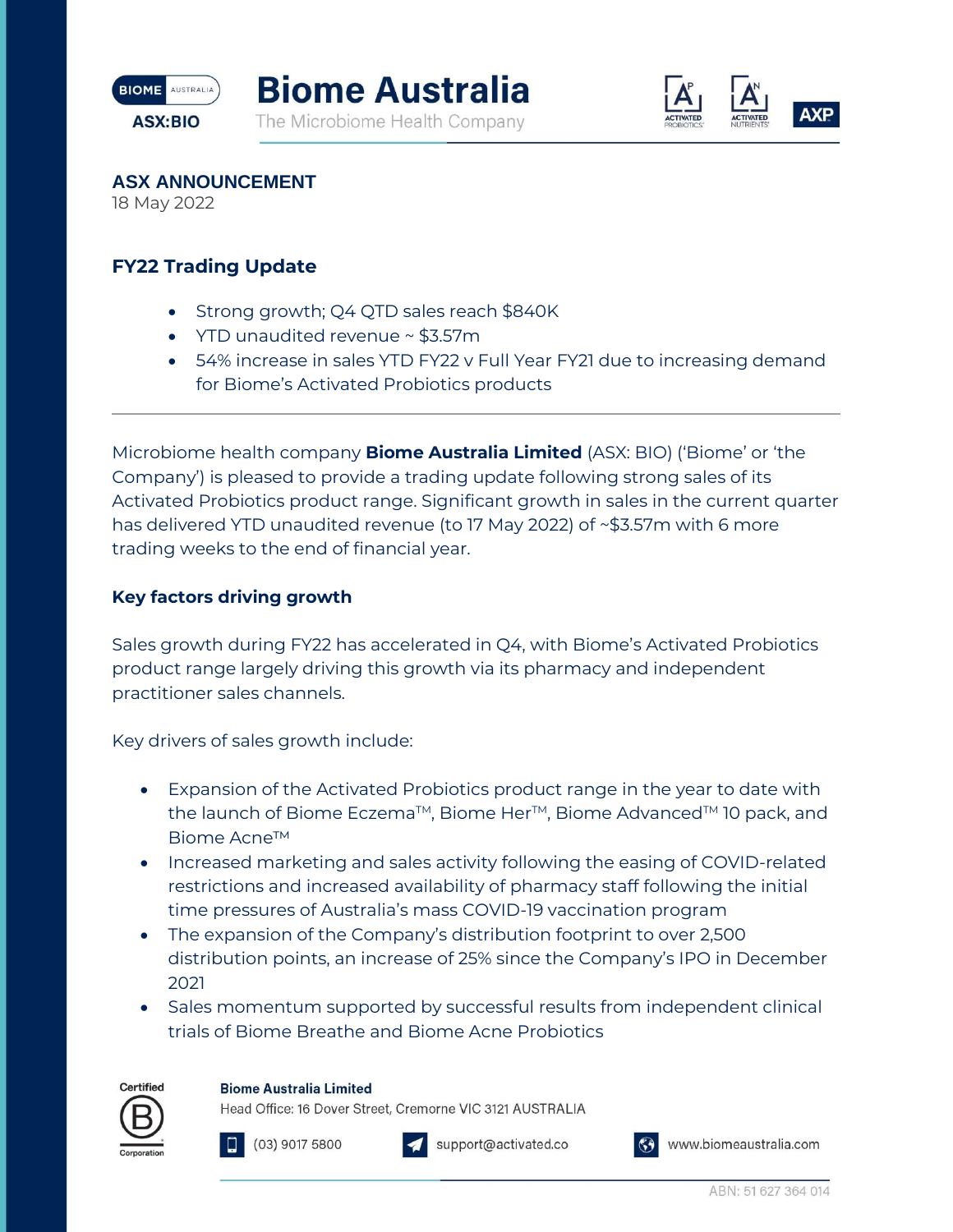• Rapid growth and growing brand awareness in the practitioner channel delivering significant results.

This uplift in revenue represents a significant achievement for the Company further validating the growth strategy and business model as well as Biome's sector-leading clinically-validated products.

## **Biome Australia Managing Director and Founder Blair Norfolk said:**

"Our revenue growth has accelerated throughout the year, driven by the introduction of new, clinically-validated probiotics, and by our ability to scale sales and distribution across key sales channels. We remain confident that the underlying fundamentals of the business, the progression of our clinical pipeline and launch of new products will continue to deliver strong growth in our key markets and further our vision of improving patient health outcomes and quality of life."

-ENDS-

Approved for release by the Biome Australia board of directors.

### **About Biome Australia Limited**

Biome Australia develops, licenses, commercialises and markets innovative, evidence-based live biotherapeutics (probiotics) and complementary medicines, many of which are supported by clinical research. Biome aims to improve health outcomes and quality of life, and make its products accessible to all.

Incorporated in Australia in 2018, Biome distributes locally and abroad. In partnership with some of the world's leading organisations in microbiome research and development, Biome produced several unique live biotherapeutic (probiotic) products with innovative delivery technologies that improve their stability and efficacy to create its flagship range of complementary medicine[s:](https://activatedprobiotics.com.au/) [Activated Probiotics](https://activatedprobiotics.com.au/)®.

Supported by clinical research, including randomised double-blind placebo-controlled trial[s,](https://activatedprobiotics.com.au/) [Activated Probiotics](https://activatedprobiotics.com.au/) help prevent and support the management of various health concerns, including low mood and sleep, bone health, iron malabsorption, mild eczema and IBS. Through practitioner-only distribution, Biome is committed to educating health professionals on the newfound systemic health effects of the gut microbiota, helping them to provide innovative, evidence-based natural medicines for the management of some of humanity's most prevalent and chronic health concerns.

Biome also develops, licenses and distributes a scientifically formulated, organic nutraceutical range[,](https://activatedxperformance.com.au/) **[Activated Nutrients](https://activatednutrients.com/)®** and a sports performance and recovery range, [Activated X Performance](https://activatedxperformance.com.au/)<sup>®</sup>, which is made exclusively for professional athletes.

### **Biome Australia Limited**

Head Office: 16 Dover Street, Cremorne VIC 3121 AUSTRALIA



Certified



support@activated.co



Www.biomeaustralia.com